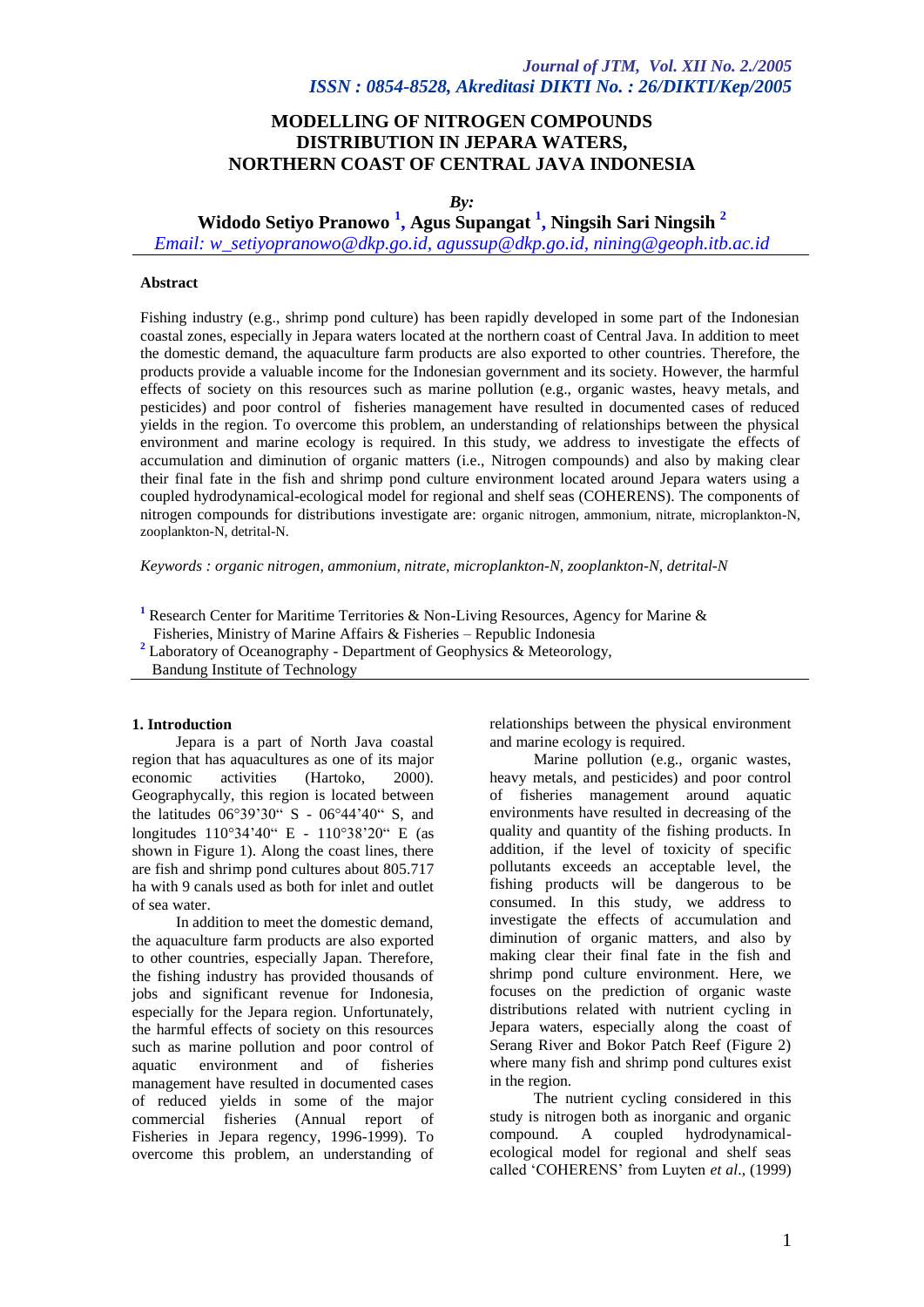# *Journal of JTM, Vol. XII No. 2./2005 ISSN : 0854-8528, Akreditasi DIKTI No. : 26/DIKTI/Kep/2005*

was used to predict the water dynamics and distribution of nitrogen in the Jepara Waters.

### **2. Model Descriptions and Its Application**

#### **2.1. The Hydrodynamic Model**

To predict nitrogen distributions in coastal waters, we need to acquire a better understanding of the hydrodynamics. Based on the previous study carried out by Kastoro (1987), it is recognized that tidal current is dominant along the Coast of Jepara and Bokor Patch Reef. Mixed, mainly diurnal tides predominate in the region. Therefore, we used tides as the main forcing for the model. Because tidal elevations imposed at the open boundaries are not available at the model domain (marked C in Figure 3), we extend the domain to be an area indicated by A in Figure 3. The nested model technique (Supangat, *et al*., 2001) was then used to simulate water circulation along the Coast of Jepara and Bokor Patch Reef.



**Figure 1.** Location of Jepara waters as part of the Indonesian archipelago (Source: Supangat, 1998)



**Figure 2.** A detailed sketch of Jepara waters around fishpond culture area, scale 1 : 250,000 (Source: Kamiluddin, *et al.,* 1998).

The simulation was carried out in three stages, namely a coarsest grid model, a finer grid model, and a finest grid model, indicated by A, B, and C in Figure 3, respectively. Furthermore, description of this paper will focus on the finest grid model since we concern at study area located along the Coast of Jepara and Bokor Patch Reef (marked C in Figure 3). The model domain is 11 km x 8 km covered by 100 x 80 grid cells at approximately 100 m resolution. In the study area, there are 1 river and 3 canals serving as freshwater runoff and nutrient input, namely Serang River, Kenceng Canal, Gawe Canal, and Langgar Canal (marked by S-1, S-2, S-3, and S-4 respectively in Figure 18).

In this study, we used the 2D mode of the COHERENS. The model was run from March 1 to April 15, 2001. Tidal elevation imposed at the open boundaries for the coarsest grid model derived from a global tide model of ORITIDE (*Ocean Research Institute, University of Tokyo).*



**Figure 3**. Model study area  $(A = the \text{ coarse} \text{ grid})$ model,  $B =$  the finer grid model,  $C =$  the finest grid model). (Source: Mihardja, *et al*., 1996).

#### **2.2. The Nitrogen Model**

A main process of the biological model of the COHERENS is a mutual interaction among 2 compartments (i.e., microplankton and detritus), and nutrient exchanges between the water column and the sediment (fluff) layer. Nitrogen is simulated by the nitrification process, in which nitrifying bacteria are assumed to be abundant at all the times.

In the following we will outline parameters used in the model. Reference values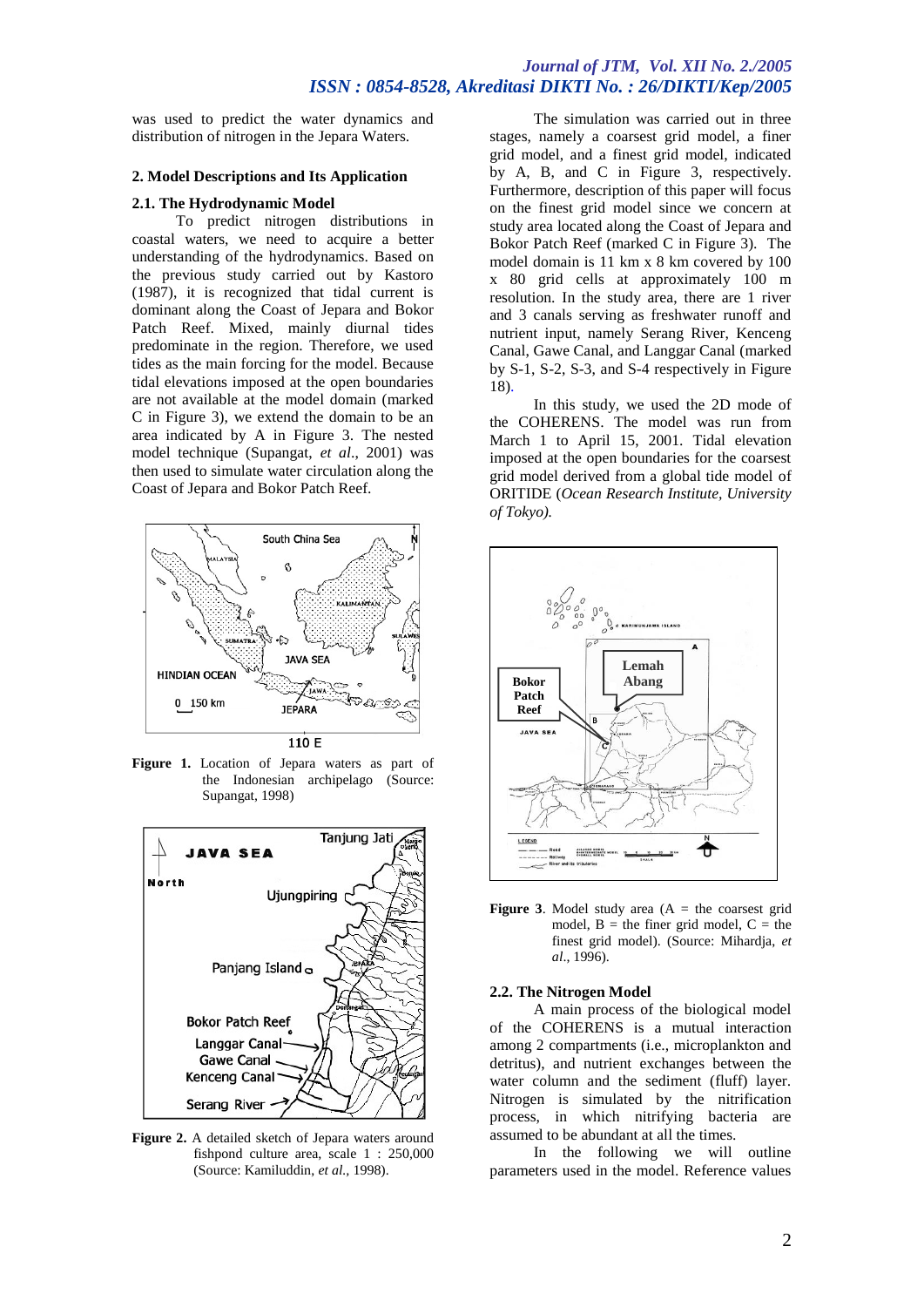# *Journal of JTM, Vol. XII No. 2./2005 ISSN : 0854-8528, Akreditasi DIKTI No. : 26/DIKTI/Kep/2005*

of temperature and salinity were obtained from<br>observation, namely  $29^{\circ}\text{C}$  and  $33\%$ . observation, namely 29C and 33‰, respectively. Solar radiation was 3651,3 watt/m<sup>2</sup> taken from a literature for tropical waters (Lalli & Parsons, 1993). Autotroph basal respiration value was  $0.04 \text{ day}^{-1}$  obtained from a literature for *Skeletonema costatum* (Richardson, *et. al.*, 1983). Meanwhile, grazing rate value was 0,05 day<sup>-1</sup> obtained from Tett & Walne (1995).

Initial values of parameters used for the nitrogen model were obtained from field measurement. The parameters are organic nitrogen, ammonium, nitrate, microplankton, detritus, zooplankton, and oxygen. Meanwhile, Serang River, Kenceng Canal, Gawe Canal, and Langgar Canal were point sources of nitrogen compound (as shown in Table 1).

**Table 1.** Initial values of parameters used in the model

| No. | <b>Parameters</b> | (mg/l) | <b>References</b> |
|-----|-------------------|--------|-------------------|
| 1.  | Microplankton     | 0,0267 | Supriyanto        |
|     | Carbon            |        | (1994)            |
| 2.  | Microplankton     | 0,0048 | Supriyanto        |
|     | Nitrogen          |        | (1994)            |
| 3.  | Detrital Carbon   | 0,021  | Observation       |
| 4.  | Detrital Nitrogen | 0,044  | Observation       |
| 5.  | Ammonium          | 0.012  | Observation       |
| 6.  | Nitrate           | 0,390  | Observation       |
| 7.  | Zooplankton       | 3,814  | Observation       |
|     | Nitrogen          |        |                   |
| 8.  | Oxygen            | 7,00   | Observation       |
| 9.  | Organic Nitrogen  | 0,022  | Observation       |

### **3. Results and Discussion**

#### **3.1. Current Simulation**

The simulated current circulation pattern in the study area can be seen in Figures 6 and 7. During spring ebb condition, the current flows toward the northeast (Figure 6), whereas it flows southwestward during spring flood condition (Figure 7). Tidal prediction at Bokor patch reef was chosen as the reference time of the flood and ebb condition. The maximum current speed calculated by the model is 0,235 m/s.

The model results were validated by comparing the predicted and computed values of sea surface elevation and the observed and computed values of currents. The sea surface elevation used for model verification was also obtained from the ORITIDE. Verification of sea surface elevation was carried out at Bokor patch reef (Figure 4). The general agreement betwen the computed results and predicted value of sea surface elevation is reasonably encouraging.



**Figure 4**. Model verification of sea surface elevation.

Verification of currents was carried out at the site spot of Lemah Abang  $(110^{\circ}48'00"$  E and 625'12" S), which location as shown in Figure 3, because observation data are available at the region. The verification was only performed in the coarsest grid model because the Lemah Abang region does not exist in the finer and finest grid model. Figure 5 shows the verification of the components of current for *x*- and *y*-direction, respectively. The simulation results of *x*direction current  $(u)$  vary from  $-0.399$  m/s until 0.394 m/s, in which 20% bigger than the observation values. Meanwhile, the component of current in *y*-direction (*v*) shows generally good agreement with the observation data.



**Figure 5**. Model verification of the components of current in *x-* and *y*-direction, namely *u* and *v* respectively.

#### **3.2. Distribution of Nitrogen Compounds**

The simulation results of the nitrogen model along the Coast of Jepara and Bokor Patch Reef are shown in Figures  $6 - 17$ . The results present that distribution pattern of nitrogen compounds is consistent with the current circulation pattern.

In general, concentrations of nitrogen compounds simulated by the model are: 0.003 - 0.072 mg/l for organic nitrogen,  $0.002 - 0.066$ mg/l for ammonium,  $0.002 - 1.055$  mg/l for nitrate,  $0.001 - 2.290$  mg/l for microplankton-N, 3.814 – 4.710 mg/l for zooplankton-N, and 0.035 – 1.498 mg/l for detrital-N.

Figures 6 to 11 show the horizontal distribution of organic nitrogen, ammonium, and nitrate during the spring ebb and flood tide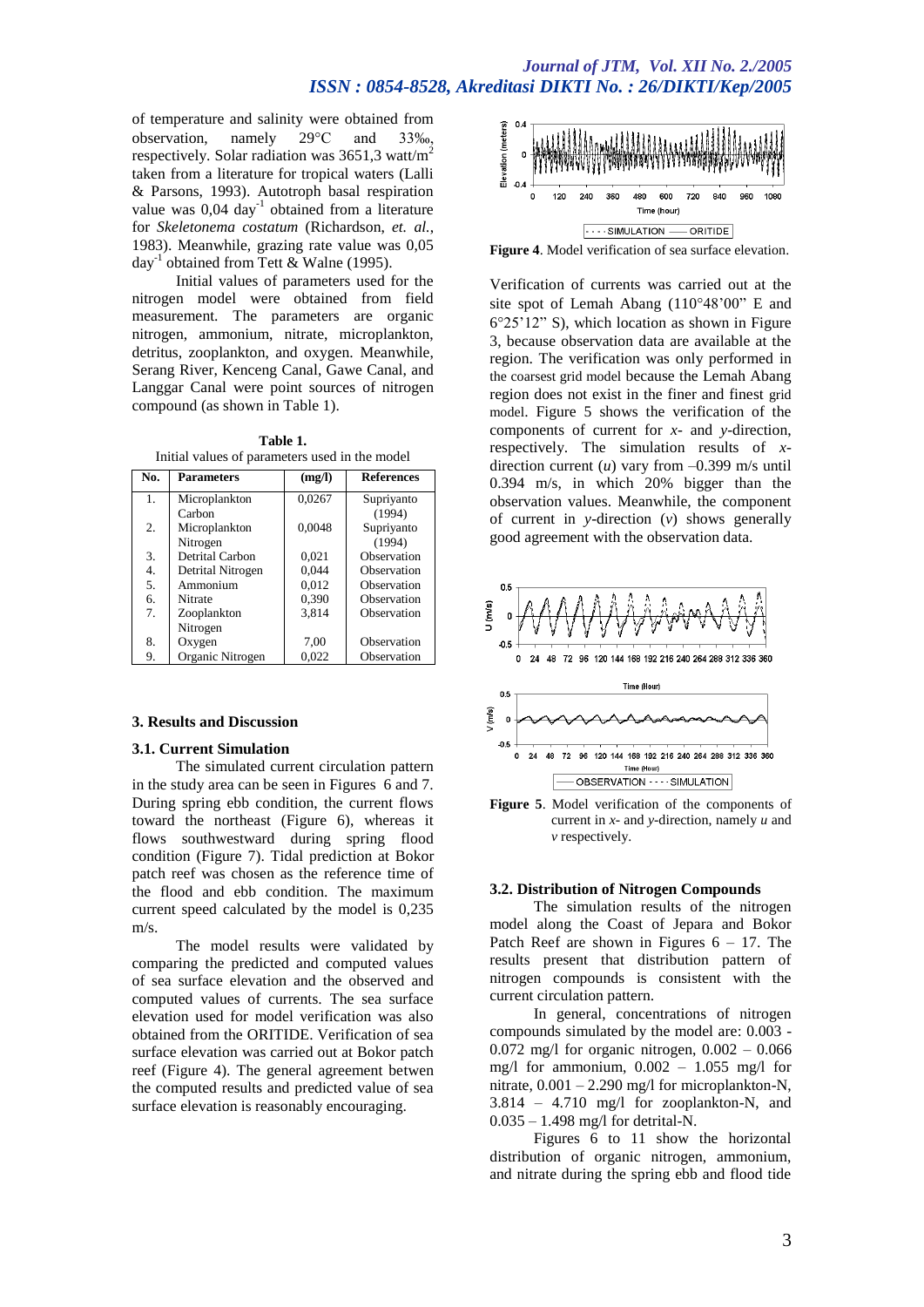condition. High concentrations can be seen around the mouth of river and canals (around marked by S-1, S-2, S-3, and S-4 in Figure 18). The concentration of organic nitrogen, ammonium, and nitrate decreases in offshore direction. These results indicate that the mouth of river and canals serve as a nutrient trap area where high concentrations of nutrient take place (Odum, 1971). Sources of the nutrient are fishpond cultures and domestic waste. However, the range of simulated concentrations still meet the water quality standard for marine organism issued by Indonesian government.<br>Distributions of mic

microplankton-N, zooplankton-N, and detrital-N during the spring ebb and flood tide condition can be seen in Figures 12 to 17. Low concentrations exist around the mouth of river and canals (around marked by S-1, S-2, S-3, and S-4 in Figure 18). and the concentrations subsequently increase in offshore direction. It happens because the mouth of river and canals are ones of eutrophic areas that have high concentration of nutrient. However, concentrations of microplankton and zooplankton are low in the region (Harris, 1986; Baretta-Bekker, *et. al.*, 1992). The microplankton-N used in this study was *Skeletonema costatum* (Phylum Diatoms or Bacillariophyta), which has euryhaline characteristic. It means that the species can adapt high ranges of osmotic pressures (Abercrombie, *et. al.*, 1997). So, its habitat is estuaries and seas, in which high abundance exists in the sea (Isnansetyo & Kurniastuty, 1995).

In the biological model of COHERENS, zooplankton-N is associated with variable accumulation of potential losses of microplankton-N at second trophic level. It means distribution of zooplankton-N influenced by microplankton-N abundances.

Detrital-N is a part of organic detritus, in which its composition consits of death organism, organic waste, and pools of bacteria, protozoa and microbes (Abercrombie *et. al.*, 1997; Baretta-Bekker *et. al.*, 1992, Luyten *et. al.*, 1999). So, abundance in mouth of rivers and canals are higher than in the sea. However, the simulation results showed a different phenomenon. This might be happen because the initial condition of ratio between carbon and nitrogen used in the model is 30%:60% (Parsons, *et. al.*, 1984). This ratio was greater than the default value of detrital-N quota of the COHERENS. Therefore, the remineralisation of nitrogen proceeds faster than the degradation of carbon. Eventually, detritus becomes more refractory with the increasing time, so that concentration of detrital-N in the mouth of river and canals tends to be low.

## **3.3. Verification of the simulated Nitrogen Compounds**

Comparing the simulated results with observation data of March 19, 2001 carried out the verification. The verified parameters were organic nitrogen, ammonium, and nitrate (see Table 2 to 4).

Stations for verification were mouth of Serang River, mouth of Kenceng, Gawe, and Langgar Canals, which are named as stations 1 to 4, respectively. Meanwhile, station 5 to 8 are located at an offshore distance of 700 m from mouth of Serang River, of 900 m from mouth of Gawe Canal, and of 700 m from mouth of Langgar Canal, respectively (marked by V-1 to V-7 in Figure 18).

| Table 2.                                        |                                         |                   |  |  |  |
|-------------------------------------------------|-----------------------------------------|-------------------|--|--|--|
| Verification of organic nitrogen concentrations |                                         |                   |  |  |  |
|                                                 | <b>ORGANIC NITROGEN</b> (mg/l)          |                   |  |  |  |
| <b>STATION</b>                                  | <b>OBSERVATION</b>                      | <b>SIMULATION</b> |  |  |  |
| 1.                                              | 0,072                                   | 0.072             |  |  |  |
| 2.                                              | 0,060                                   | 0,061             |  |  |  |
| 3.                                              | 0,066                                   | 0,066             |  |  |  |
| $\overline{4}$ .                                | 0,044                                   | 0,044             |  |  |  |
| 5.                                              | 0,044                                   | 0.043             |  |  |  |
| 6.                                              | 0,072                                   | 0,062             |  |  |  |
| 7.                                              | 0,056                                   | 0.040             |  |  |  |
|                                                 |                                         |                   |  |  |  |
| Table 3.                                        |                                         |                   |  |  |  |
|                                                 | Verification of Ammonium concentrations |                   |  |  |  |
|                                                 | <b>AMMONIUM</b> (mg/l)                  |                   |  |  |  |
| <b>STATION</b>                                  | <b>OBSERVATION</b>                      | <b>SIMULATION</b> |  |  |  |
| 1.                                              | 0,002                                   | 0,003             |  |  |  |
| 2.                                              | 0,019                                   | 0,024             |  |  |  |
| 3.                                              | 0,011                                   | 0,015             |  |  |  |
| $\overline{4}$ .                                | 0,012                                   | 0,014             |  |  |  |
| 5.                                              | 0,024                                   | 0,023             |  |  |  |
| 6.                                              | 0,015                                   | 0,017             |  |  |  |
| 7.                                              | 0,012                                   | 0,015             |  |  |  |
|                                                 |                                         |                   |  |  |  |
|                                                 | Table 4.                                |                   |  |  |  |
| Verification of Nitrate concentrations          |                                         |                   |  |  |  |
| NITRAT (mg/l)                                   |                                         |                   |  |  |  |
| <b>STATION</b>                                  | <b>OBSERVATION</b>                      | <b>SIMULATION</b> |  |  |  |
| 1.                                              | 0,880                                   | 0,881             |  |  |  |
| 2.                                              | 0,360                                   | 0,366             |  |  |  |
| 3.                                              | 0,255                                   | 0,265             |  |  |  |
| $\overline{4}$ .                                | 0,320                                   | 0,327             |  |  |  |
| 5.                                              | 0,773                                   | 0,883             |  |  |  |
| 6.                                              | 0,390                                   | 0,217             |  |  |  |
| 7.                                              | 0,840                                   | 0,238             |  |  |  |

In general, the simulated results have mean relative errors about 6.50 %, 24.55 %, and 22.36 %, for organic nitrogen, ammonium, and nitrate, respectively.

## **4. Conclusions**

The study of nitrogen compound distributions in the Jepara waters, Indonesia, especially along the coast of Jepara and Bokor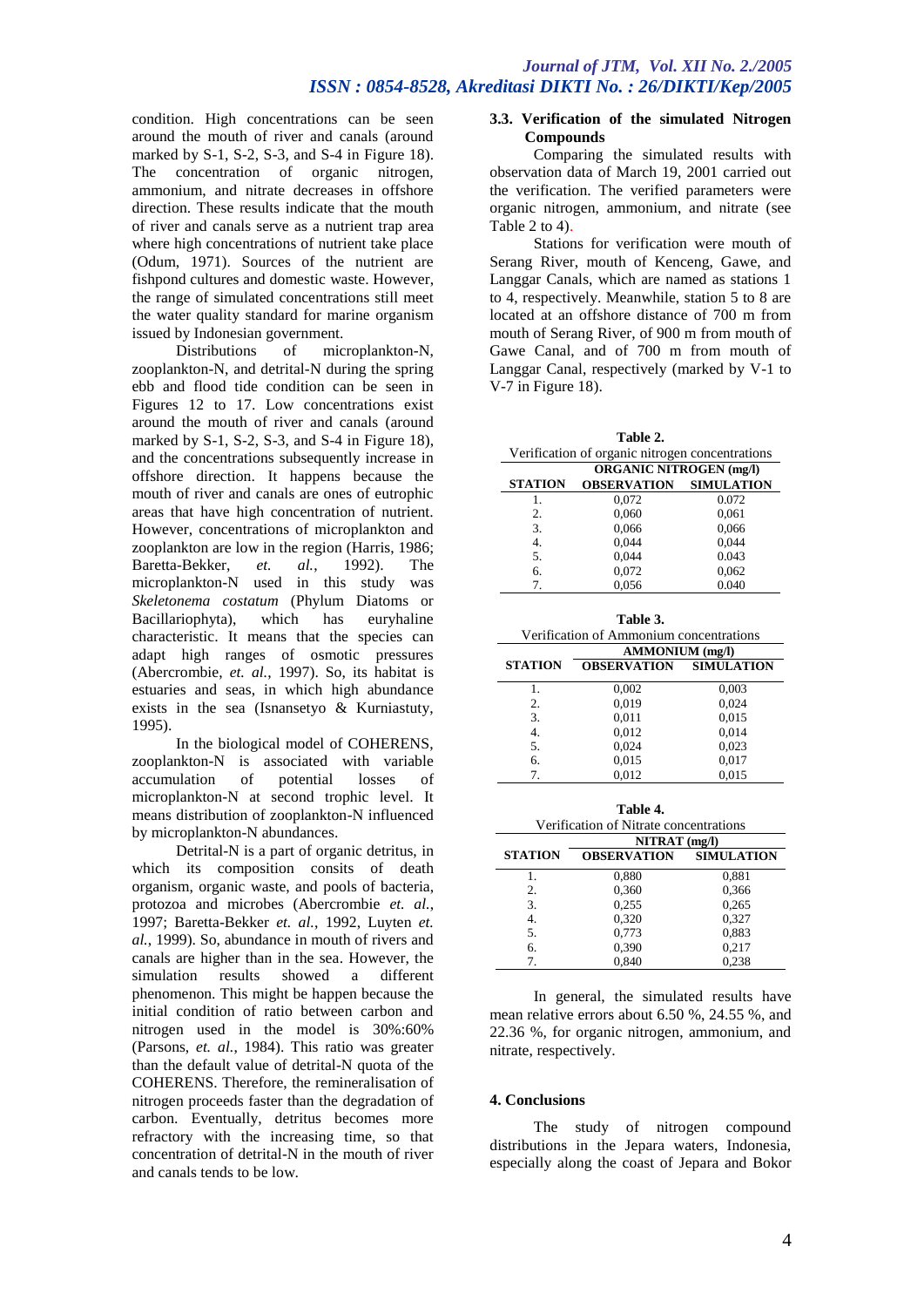# *Journal of JTM, Vol. XII No. 2./2005 ISSN : 0854-8528, Akreditasi DIKTI No. : 26/DIKTI/Kep/2005*

Patch Reef, was carried out using the COHERENS model.

Range of the simulated concentrations of organic nitrogen and ammonium are 0.003 – 0.072 mg/l and 0.002 – 0.066 mg/l, respectively. They are about  $0.002 - 1.055$  mg/l for nitrate and  $0.001 - 2.290$  mg/l for microplankton-N. Meanwhile, range of the simulated concentrations of zooplankton-N and detrital-N are  $3.814 - 4.710$  mg/l and  $0.035 - 1.498$  mg/l, respectively. The concentrations of nitrogen compounds simulated by the model still meet the water quality standard for marine organism recommended by Indonesian government. Therefore, the Jepara waters are still suitable regions for fish and shrimp pond cultures.

## **Acknowledgements**

The investigations supported by ASSAHI GLASS FOUNDATION Overseas Research Grant 2000. The authors would like to thank to John Eric Jones (Proudman Oceanographic Laboratory, UK) for the discussion about COHERENS.

### **References**

- 1. Abercrombie, M., Hickman, M., Johnson, M.L., Thain, M., 1997. Kamus Lengkap Biologi. *edisi kedelapan*., Penerbit Erlangga. Jakarta.
- 2. Baretta-Bekker, J.G., Duursma, E.K., Kuipers, B.R., (Eds.), 1992. Encyclopedia of Marine Sciences. Springer-Verlag. ISBN : 0 387 54501 8. 311 pages.
- 3. Harris, G.P., 1986. Phytoplankton Ecology: Structure, Function and Fluctuation. Chapman and Hall Ltd. New York. Pages: 150-153.
- 4. Hartoko, A., 2000. Pasut Dalam Kaitannya Dengan Ekonomi Wilayah Pesisir. *Makalah Temu Pasut Nasional 24-25 November 2000.* PPK-ITB dan Bakosurtanal.
- 5. Isnansetyo, A., & Kurniastuty, 1995. Teknik Kultur Phytoplankton & Zooplankton : Pakan Alami untuk Perkembangan Organisme Laut. Penerbit Kanisius, Jogyakarta. hal : 40-43.
- 6. Kamaludin,U., Wahib, A., Darlan, Y., 1998. Peta Potensi dan Evolusi Geologi Wilayah Pantai Perairan Jepara dan Sekitarnya, Jawa Tengah. skala 1 : 250.000., Dep. Pertambangan dan Energi – Ditjen Geologi dan Sumberdaya Mineral – PPGL. Bandung.
- 7. Kastoro, 1987. Kondisi Arus Laut di Perairan Jepara, *dalam* Moosa, M.K.,

Praseno, D.P., Sukarno, 1988. Perairan Indonesia: Biologi, Budidaya, Kualitas Air dan Oseanografi. Puslitbang Oseanologi – LIPI, Jakarta.Hal : 147-159.

- 8. Lalli, C.M., and Parsons, T.R., 1993. Biological Oceanography: An Introduction. Pergamon Press. Oxford.
- 9. Luyten, P.J., Jones, J.E., Proctor, R., Tabor, A., Tett, P., and Wild-Allen, K., 1999. COHERENS – A Coupled Hydrodynamical-Ecologycal Model for Regional and Shelf Seas: User Documentation. MUMM Report,<br>Management Unit of the Management Unit of the Mathematical Models of North Sea, 914 pp.
- 10. Odum, E.P., 1971. Fundamentals of Ecology. *3 rd edition*. W.B. Saunders Company. Philadelphia. Page: 354.
- 11. Parsons, T.R., Takahashi, M., Hargrave, B., 1984. Biological Oceanographic Processes. *3 rd edition*. Pergamon Press. Oxford. Pages: 40-43, 67-68, 78-79, 55, and 165.
- 12. Richardson, K., Beardall, J., & Raven, J.A., 1983. Adaptation of Unicelluler Algae to Irradiance: An Analysis of strategies. *New Phytologist*, 93, 157- 191.
- 13. Supriyanto, A., 1994. Hubungan antara Kandungan Tersuspensi dan Zat Hara dengan Kelimpahan Fitoplankton di Muara Sungai Jepara. *Skripsi*. Program Studi **Universitas** Diponegoro. Semarang.
- 14. Supangat, A., 1998. Struktur Populasi Fitoplankton Daerah Pertambakan Udang – Jepara, *Prosiding: Seminar Nasional Pengelolaan Lingkungan Kawasan Akuakultur Secara Terpadu*. 23 Februari 1998. BPPT – Direktorat TPLH, Oceanor, Dep. Pertanian – Ditjen Perikanan. Jakarta. Hal: 258.
- 15. Supangat, A., Hadi, S., Nganro, N.R., Ningsih, S.N., Sugianto, D.N., Nova, S., Handiani, D.N., Pranowo, W.S., 2001. Assessment of aquatic Environment Quality for Shrimps and Fishes in Indonesia Mostly Exported to Japan. *Research Final Report The Assahi Glass Foundation Overseas Research Grant 2000.* Research Institute. Institute Technology of Bandung. November 2001.
- 16. Tett, P., & Walne, A., 1995. Observation and Simulations of Hydrography, Nutrients and Plankton in Southern North Sea. *Ophelia*, 42, 371-416.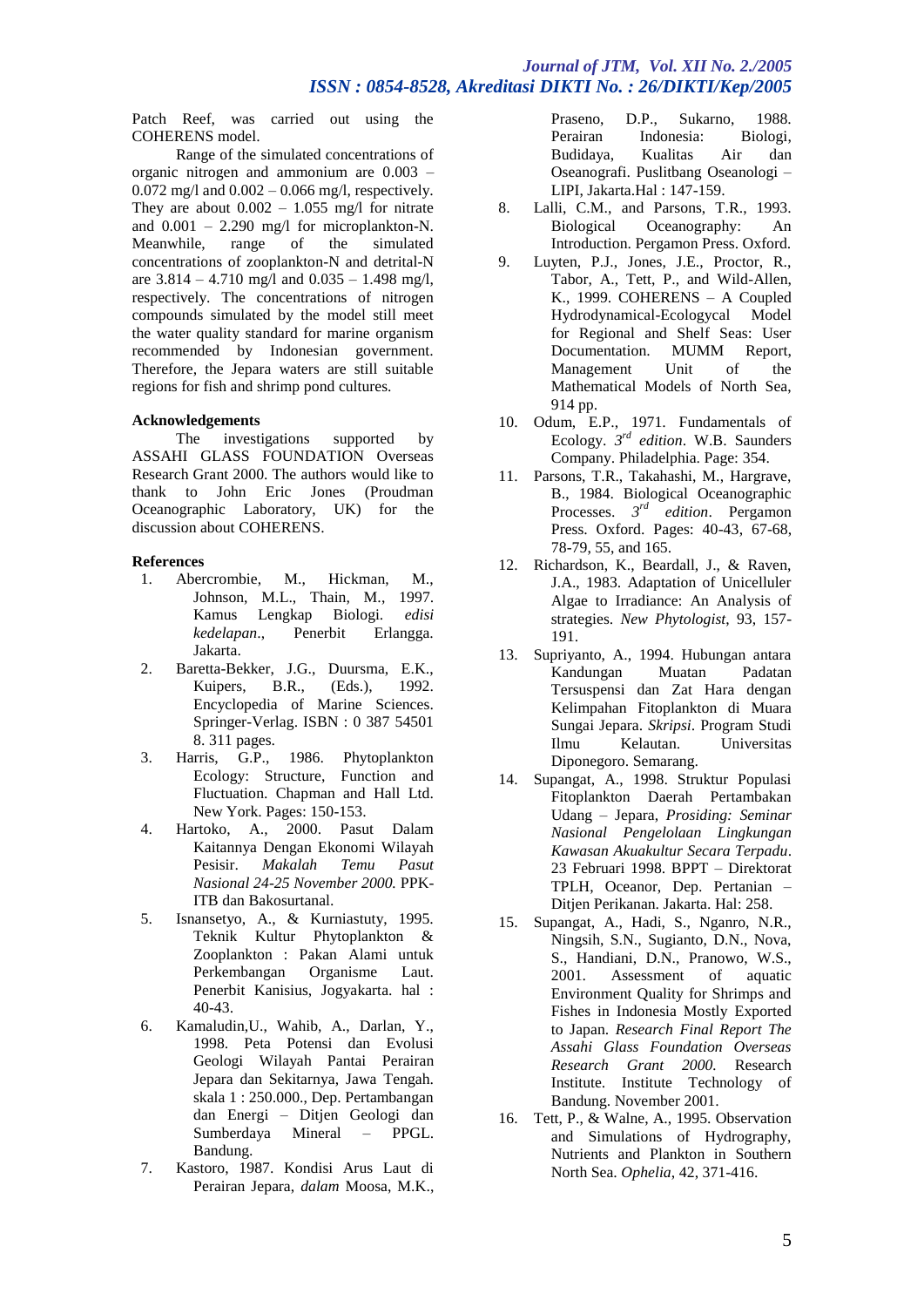



Figure 6. Distributions of organic nitrogen during spring ebb tide.



ebb tide.



6 kilometer 4  $\overline{2}$ o 11 kilometer **SPRING TIDE CONDITION**  $0.018$  $0.036$  $0.054$  $0.072$  $0.000$  $(\mathrm{mg}/\mathrm{1})$ 

**Figure 7.** Distributions of organic nitrogen during spring flood tide.



**Figure 8.** Distributions of Ammonium during spring **Figure 9.** Distributions of ammonium during spring flood tide.



**Figure 10.** Distributions of nitrate during spring ebb **Figure 11.** Distributions of nitrate during spring flood tide.

tide.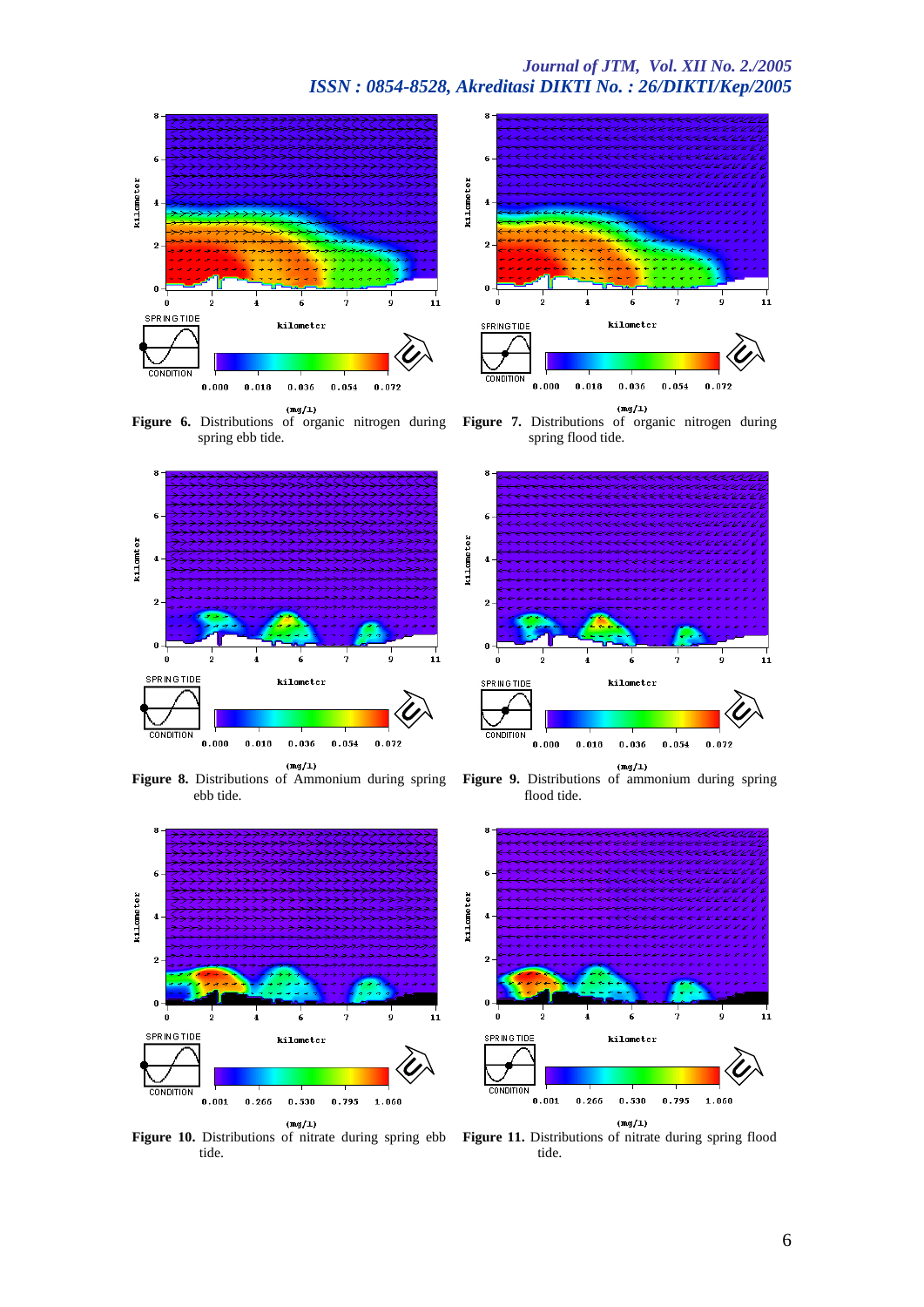



**Figure 12.** Distributions of microplankton-N during **Figure 13.** Distributions of microplankton-N during spring ebb tide.



**Figure 14.** Distributions of zooplankton-N during **Figure 15.** Distributions of zooplankton-N during spring ebb tide.



kilometer kilometer **SPRING TIDE**  $0.576$  $1.151$ 1.725 2.300  $0.001$  $(\mathrm{mg}/\mathrm{1})$ 

spring flood tide.



spring flood tide.



**Figure 16.** Distributions of detrital-N during spring ebb **Figure 17.** Distributions of detrital-N during spring tide.

flood tide.